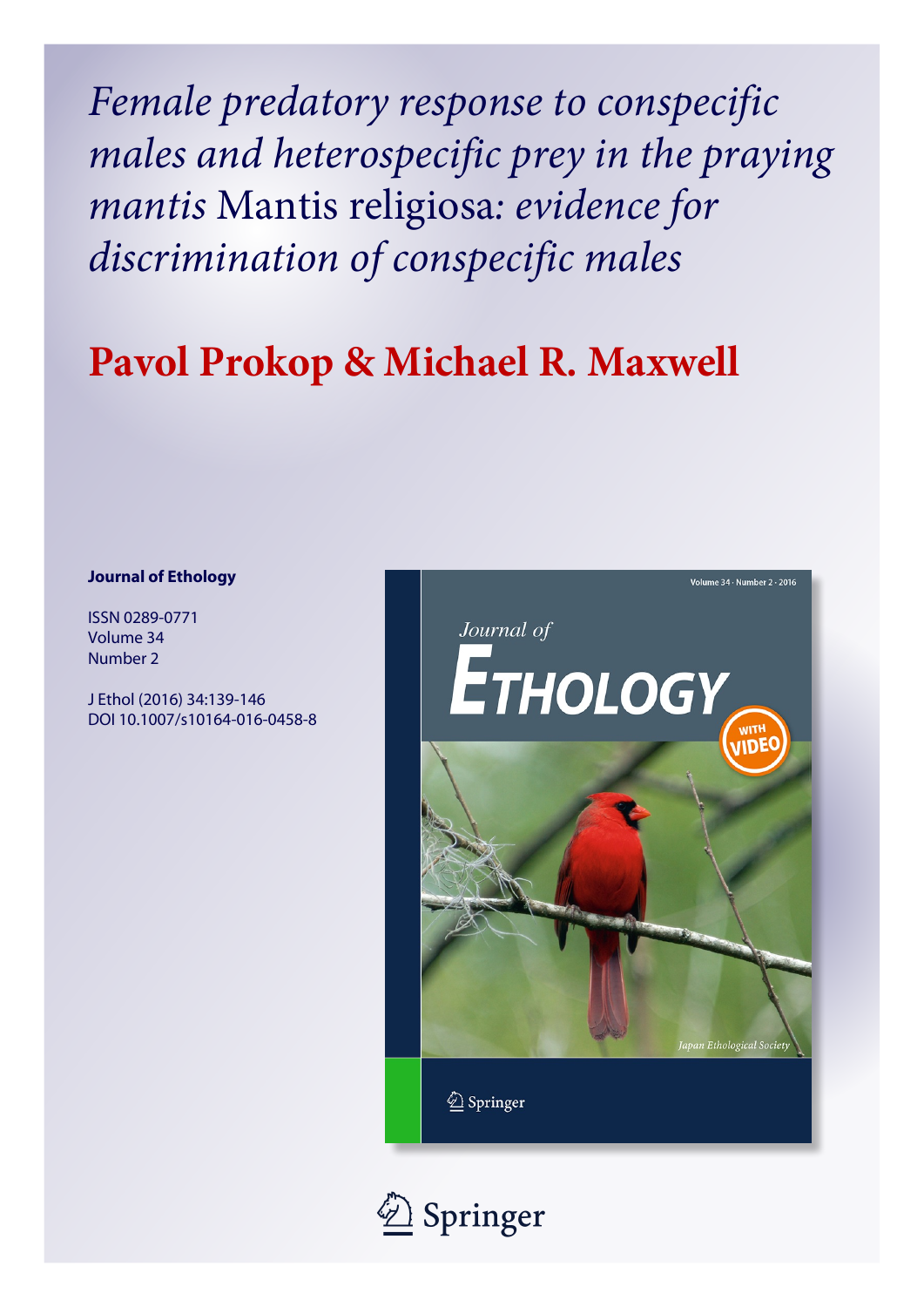**Your article is protected by copyright and all rights are held exclusively by Japan Ethological Society and Springer Japan. This e-offprint is for personal use only and shall not be self-archived in electronic repositories. If you wish to self-archive your article, please use the accepted manuscript version for posting on your own website. You may further deposit the accepted manuscript version in any repository, provided it is only made publicly available 12 months after official publication or later and provided acknowledgement is given to the original source of publication and a link is inserted to the published article on Springer's website. The link must be accompanied by the following text: "The final publication is available at link.springer.com".**

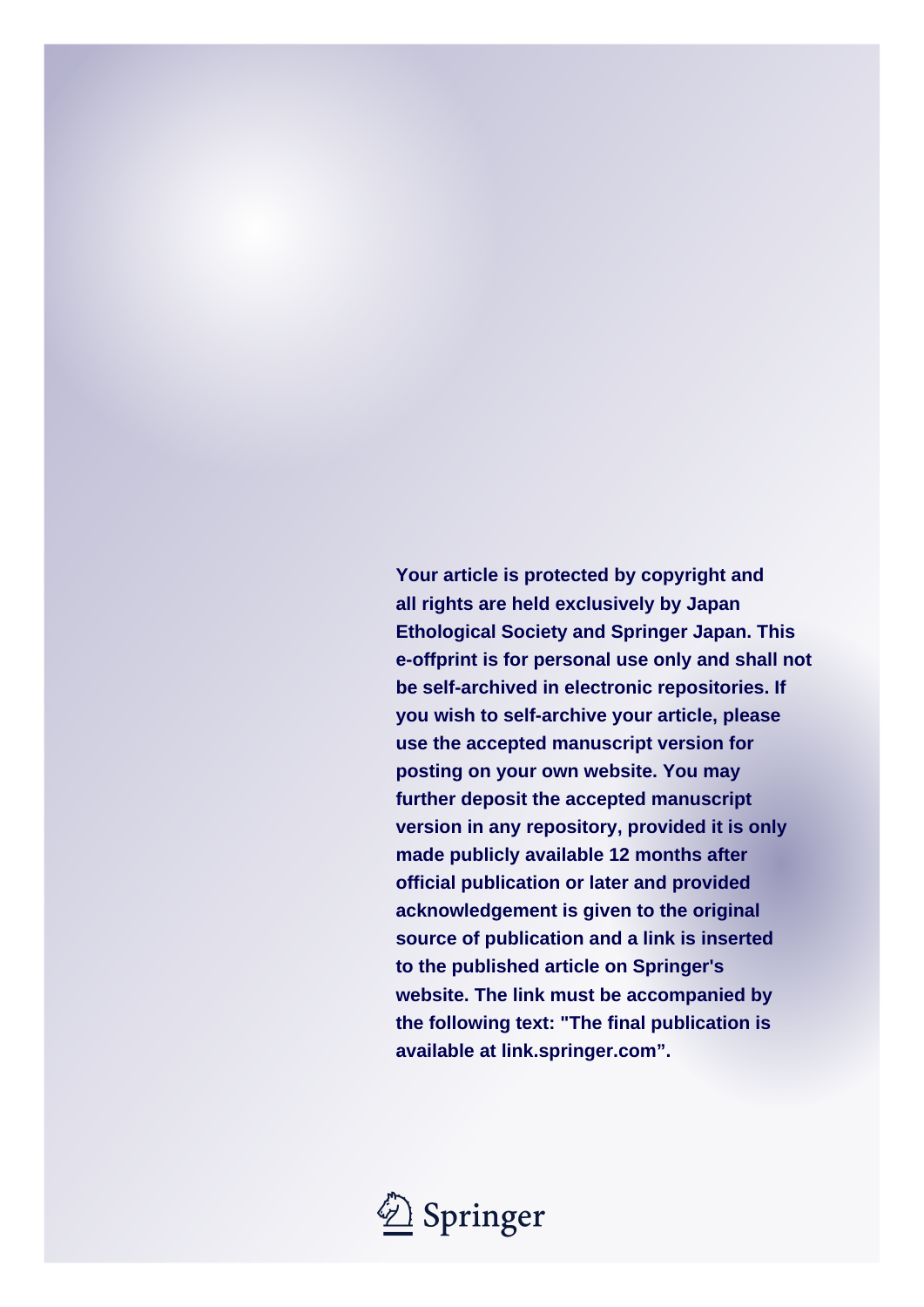**ARTICLE** 



# Female predatory response to conspecific males and heterospecific prey in the praying mantis Mantis religiosa: evidence for discrimination of conspecific males

Pavol Prokop<sup>1,2</sup> · Michael R. Maxwell<sup>3</sup>

Received: 16 September 2015 / Accepted: 27 January 2016 / Published online: 10 February 2016 - Japan Ethological Society and Springer Japan 2016

Abstract Sexual cannibalism, the attack and consumption of the opposite sex by a conspecific during courtship, copulation, or soon after copulation, is widespread among invertebrates, but the causes of this behavior are not fully understood. We examine the mistaken identity hypothesis, which posits that non-copulatory cannibalism occurs because females do not recognize conspecific males as potential mates. This hypothesis predicts indiscriminate predatory behavior by females towards conspecific males and heterospecific prey. This prediction remains largely unexamined. We tested this prediction in the praying mantis Mantis religiosa (Mantodea: Mantidae) through two behavioral experiments. In experiment 1, we presented targets in isolation to females: dead conspecific males or dead common prey items from the field (grasshopper Chrysochraon dispar). In experiment 2, we presented simultaneous live targets to females: conspecific males and grasshoppers. In both experiments, we varied female mating status (virgin vs. mated). Results indicate some degree of attack discrimination by the females. In experiment 1, the females were significantly more likely to strike at the grasshoppers, and showed a shorter latency to strike at

 $\boxtimes$  Michael R. Maxwell mmaxwell@nu.edu Pavol Prokop pavol.prokop@savba.sk

- <sup>1</sup> Department of Biology, University of Trnava, Priemyselná 4, 918 43 Trnava, Slovakia
- Institute of Zoology, Slovak Academy of Sciences, Dúbravská cesta 9, 845 06 Bratislava, Slovakia
- <sup>3</sup> Department of Mathematics and Natural Sciences, National University, 11255 North Torrey Pines Road, La Jolla, California 92037, USA

grasshoppers. In experiment 2, females tended to preferentially strike at the grasshoppers, although this result fell short of statistical significance. Female discrimination between the males and grasshoppers may be explained, in part, by the size difference between the males and grasshoppers. Female mating status did not affect the occurrence or latency to strike in either experiment. These results fail to strongly support the prediction of indiscriminate predatory behavior by females, while contributing to a broader taxonomic assessment of the mistaken identity hypothesis.

Keywords Attack discrimination · Mistaken identity · Sexual cannibalism · Praying mantis · Mantis religiosa

#### Introduction

Sexual cannibalism, the attack and consumption of the opposite sex by a conspecific during courtship, copulation, or soon after copulation (Elgar [1992](#page-8-0); Elgar and Schneider [2004](#page-8-0); Wilder et al. [2009;](#page-9-0) Schneider [2014\)](#page-9-0), can be considered an extreme form of sexual conflict (Schneider [2014](#page-9-0)). The occurrence of sexual cannibalism has been documented in diverse invertebrates, especially predatory species in which the female cannibalizes the male, such as spiders and praying mantises (Polis [1981;](#page-9-0) Elgar [1992](#page-8-0); Elgar and Schneider [2004](#page-8-0)). Several adaptive and nonadaptive hypotheses have been developed to explain the occurrence of sexual cannibalism (reviewed in Wilder et al. [2009](#page-9-0); Kralj-Fišer et al. [2013](#page-9-0); Schneider [2014\)](#page-9-0). Adaptive hypotheses include benefits to the female, such as cannibalism being part of a female's feeding strategy (Birkhead et al. [1988;](#page-8-0) Newman and Elgar [1991](#page-9-0); Andrade [1998](#page-8-0)), or cannibalism as a mechanism of female choice (Elgar and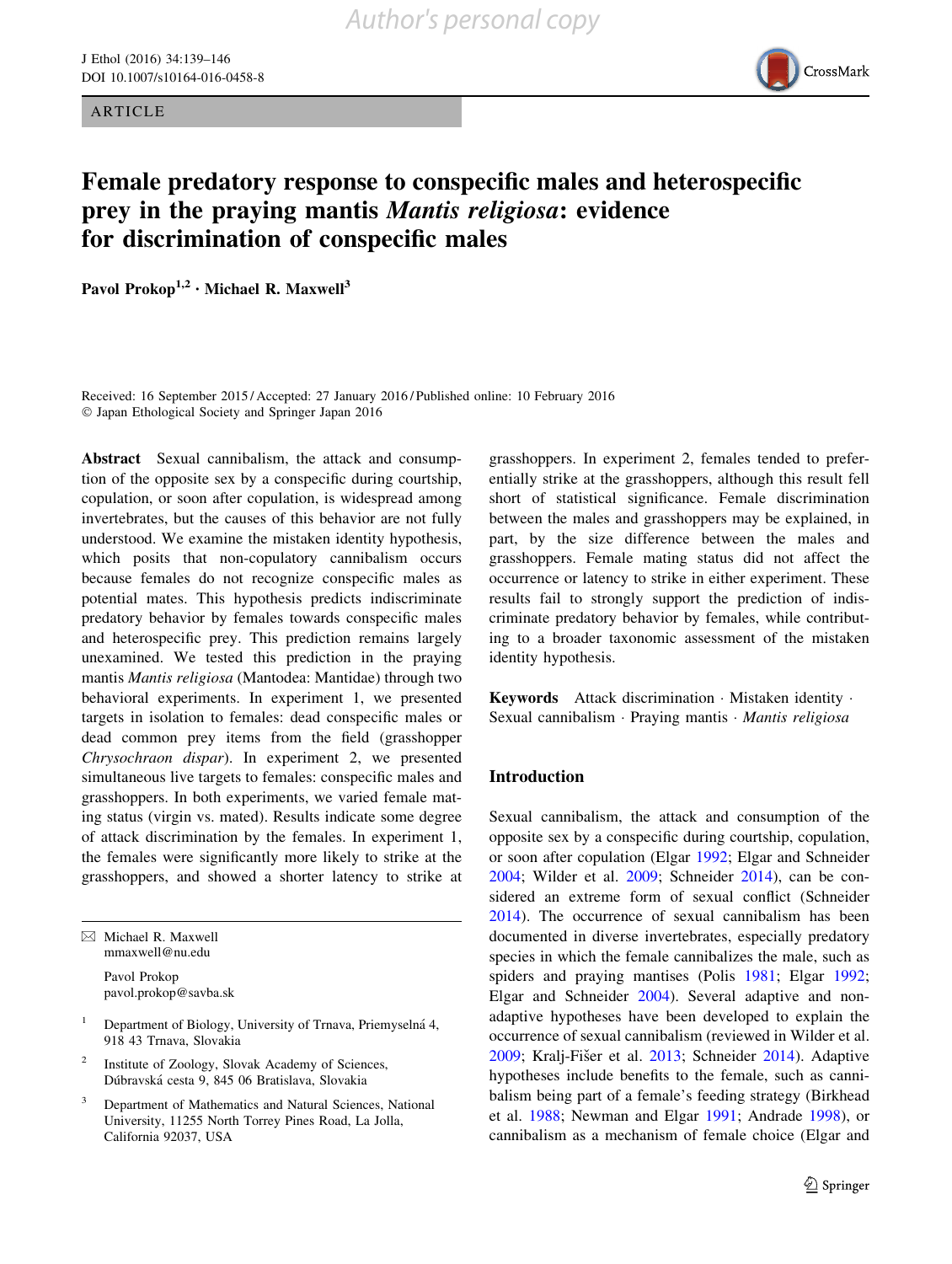Nash [1988](#page-8-0); Prenter et al. [2006\)](#page-9-0). Other hypotheses pose male benefits to cannibalism, such as increased fertilization success or increased offspring quality (Buskirk et al. [1984](#page-8-0); Andrade [1996\)](#page-8-0).

At least two non-adaptive hypotheses have been proposed for sexual cannibalism: mistaken identity and aggressive spillover (Elgar [1992](#page-8-0); Arnqvist and Henriksson [1997\)](#page-8-0). The mistaken identity hypothesis posits that females cannibalize males because of the females' failure to recognize males as conspecifics and, therefore, potential mates (Robinson [1982;](#page-9-0) Gould [1984](#page-8-0); Elgar [1992\)](#page-8-0). The aggressive spillover hypothesis posits that selection for high food consumption in the juvenile stage results in rapacious predatory behavior in the adult stage, resulting in adult females cannibalizing potential mates as part of a possible behavioral syndrome (Arnqvist and Henriksson [1997](#page-8-0); Johnson and Sih [2005](#page-9-0)). Under both hypotheses, female attacks on conspecific males are expected to occur in the absence of copulation (i.e., non-copulatory cannibalism, variously termed "pre-copulatory," "pre-mating," or "preinsemination'' cannibalism; Elgar and Schneider [2004](#page-8-0); Prenter et al. [2006](#page-9-0); Wilder et al. [2009\)](#page-9-0). Tests of these nonadaptive hypotheses have focused mainly on aggressive spillover in spiders, with components of this hypothesis receiving mixed support (Johnson and Sih [2005](#page-9-0); Kralj-Fišer et al. [2012,](#page-9-0) [2013](#page-9-0); Johnson [2013;](#page-9-0) Pruitt and Keiser [2013;](#page-9-0) Kralj-Fišer et al.  $2016$ ). The mistaken identity hypothesis has received much less scrutiny and support (Andrade [1998](#page-8-0)).

We focus on the relatively untested mistaken identity hypothesis. Under this hypothesis, females are predicted to show indiscriminate predatory behavior towards conspecific males and heterospecific prey (Andrade [1998](#page-8-0)). Andrade [\(1998](#page-8-0)) failed to support this prediction in an experiment with the Australian redback spider. We test the prediction of female indiscriminate predatory behavior in the praying mantis Mantis religiosa (Mantodea), thereby broadening the examination of the mistaken identity hypothesis, and of nonadaptive hypotheses for sexual cannibalism in general. We note that studies on cannibalism in two mantid species have addressed the non-adaptive aggressive spillover hypothesis but failed to support a basic prediction—that females of larger body size (i.e., pronotum length) are more likely to cannibalize males (Barry et al. [2008](#page-8-0); Barry [2010](#page-8-0); Maxwell et al. [2010;](#page-9-0) Maxwell and Frinchaboy [2014](#page-9-0)). Although these studies were not designed to test the aggressive spillover hypothesis per se, their failure to support this basic prediction calls for a broader comparative assessment of nonadaptive hypotheses.

Mantis religiosa females cannibalize males in nature and captivity, including cases where the male is cannibalized during his approach to the female (Lawrence [1992](#page-9-0); Prokop and Václav [2005](#page-9-0), [2008](#page-9-0)). In other mantids (Birkhead et al. [1988;](#page-8-0) Chong [2002](#page-8-0); Barry et al. [2008](#page-8-0); Maxwell et al. [2010](#page-9-0); Barry [2010\)](#page-8-0), female predatory behavior, including cannibalism towards males, is influenced by feeding regime, and this is likely to be the case in M. religiosa (Prokop and Václav [2005,](#page-9-0) [2008](#page-9-0)). How recognition of a conspecific male might modulate a female's response, however, remains unknown for this or any mantid species. Male M. religiosa lack overt courtship displays (Roeder [1935](#page-9-0), [1967;](#page-9-0) Lawrence [1992](#page-9-0); Gemeno and Claramunt [2006;](#page-8-0) P. Prokop, personal observations), which may lead to attacks by females due to mistaken identity in nature. Indeed, the general lack of attention to the mistaken identity hypothesis seems to derive from research on spider species in which the males regularly perform conspicuous visual and vibrational displays to females, yet still may be attacked and consumed during courtship (Elgar [1992](#page-8-0); Jackson and Pollard [1997\)](#page-8-0). Attacks on overtly signaling males argue against mistaken identity by the females. In M. religiosa, however, such male sexual signaling appears to be absent.

In the present study, we investigate female predatory responses to conspecific males and heterospecific prey. The mistaken identity hypothesis predicts similar predatory behavior by females towards males and prey. We test this prediction in two contexts: presentation of model targets in isolation (freeze-killed males and prey; experiment 1) and simultaneous presentation of live males and prey (experiment 2). These differences in experimental design enable us to assess the sensitivity of our results to the structure of the experiments (Kralj-Fišer et al. [2013;](#page-9-0) Pruitt and Keiser [2013](#page-9-0)), as examinations of female responses to male and prey targets typically involve presentations of the targets in isolation (Andrade [1998](#page-8-0); Wignall and Herberstein [2013](#page-9-0)). Our presentation of dead targets in isolation (experiment 1) is designed to standardize the behavior and movement of the targets. The presentation of simultaneous live targets (experiment 2) alternatively presents a paired choice to the females with more realistically moving targets. Our experiments focus on the predatory strike as the behavioral measure, rather than the occurrence of cannibalism, thereby removing the possible confounding influence of male escape and defensive abilities (Kralj-Fišer et al. [2013](#page-9-0)).

As a further examination of female predatory behavior, we varied the mating status of the females in both experiments (i.e., virgins vs. singly mated). Non-copulatory attack and consumption of a male may have greater consequences for virgin females than for mated females, as high attack rates by virgin females can put them at risk of remaining uninseminated (Newman and Elgar [1991;](#page-9-0) Elgar and Schneider [2004](#page-8-0); Wilder et al. [2009\)](#page-9-0). In a recent study, Jayaweera et al. ([2015\)](#page-9-0) found that virgin female mantids were less likely to attack and cannibalize males than mated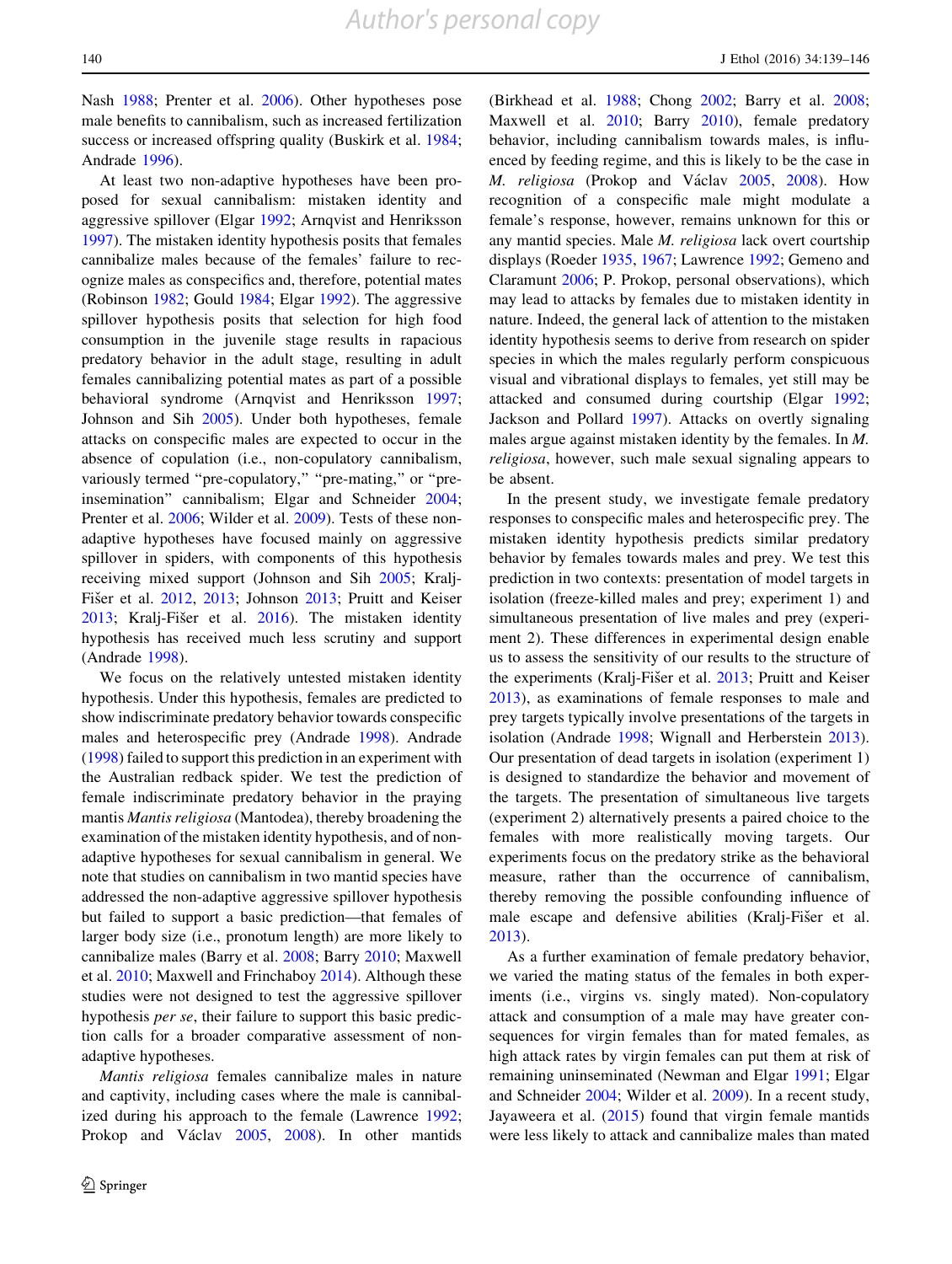females, and similar results have been found in spiders (Herberstein et al. [2002](#page-8-0); Wilder and Rypstra [2012](#page-9-0)). Thus, in our study, differential response towards males and prey might be seen in virgin females, but not in mated females.

## **Methods**

# Experiment 1 (one-target trials): dead conspecific male and grasshopper

#### Rearing conditions and pre-trial mating

Subadult female and male mantids were collected in June 2014 from abandoned old fields outside Pezinok, Slovakia  $(48°17'N, 17°16'E)$ . The mantids were reared individually in 0.7-L ventilated glass vials outdoors on private property in Trnava, Slovakia (48°23'N, 17°35'E), protected from direct sunlight under the natural photoperiod and temperature. Individuals were sprayed with water daily and fed three times per week with grasshoppers freshly collected from the field (various Acrididae species; two grasshoppers per feeding). Females and males that emerged as adults were maintained on this feeding schedule.

At 20–32 days after adult emergence (i.e., sexual maturity; Lawrence [1992](#page-9-0)), females were randomly assigned to two initial treatments: virgin  $(N = 32)$  and mated  $(N = 31)$ . Mated females were produced by pairing each female with a virgin adult male aged 20–25 days in a 4-L ventilated glass container. All pairings occurred during 09:00–16:00. For each pairing, the female's forelegs were lightly bound with light cloth to prevent attacks on the male. The male was then placed 10–15 cm behind the female, and the pair was subsequently observed to confirm copulation. Mean copulation duration was 198 min (SE = 12, range: 89–434 min,  $N = 31$ ), similar to previous studies in captivity of this species (Prokop and Václav [2005,](#page-9-0) [2008](#page-9-0)). Once the male had separated from the female's genitalia, he was quickly removed to avoid attacks by the female. To standardize pre-trial handling of the females, virgin females similarly had their forelegs bound, males placed on their backs, and then the males removed. After all pairings, the females and males were returned to their home containers.

#### One-target trials

Following the pairing with a male, each female was starved for 5 days to increase predatory responses to targets (e.g., Liske and Davis [1987](#page-9-0); Kynaston et al. [1994;](#page-9-0) Prokop and Václav [2005](#page-9-0), [2008\)](#page-9-0). After this starvation period, females were randomly assigned to one of two trials: conspecific male target or grasshopper target. Thus, experiment 1

involved four treatments: (1) virgin female, male target  $(N = 15)$ , (2) virgin female, grasshopper target  $(N = 17)$ , (3) mated female, male target  $(N = 16)$ , and (4) mated female, grasshopper target  $(N = 15)$ .

On the day of the trial, body mass (to 0.0001 g) and pronotum length (to 0.01 mm) were measured for each female. Body condition was quantified as the residuals of a linear regression of body mass on pronotum length. These body measures were balanced among the treatment groups, such that no treatment group had a preponderance of large or small females; two-way ANOVA tests failed to show an effect of female mating status (virgin vs. mated) or target (male vs. grasshopper) on body mass, pronotum length, or body condition (ANOVA tests: all  $F$  values  $\langle 3.7,$  all  $p$  values  $>0.05$ ).

One-target trials took place between 16 August and 30 September 2014, during 09:00–16:00, indoors at room temperature (typically  $25 \degree C$ ), 1 m from a window to afford natural indirect light. At the start of each trial, the female was placed on the floor of a  $30 \times 20 \times 20$  cm terrarium; the terrarium floor was covered with white absorbent paper which was replaced after each trial. An experimenter (PP) then introduced a dead conspecific male target or a dead adult grasshopper target (Chrysochraon dispar, collected from local field sites). Each target insect was prepared by quickly killing it via freezing and then affixing it to a 30-cm wire for manual manipulation, as in previous studies on mantids (e.g., Rilling et al. [1959](#page-9-0); Prete et al. [1990](#page-9-0); Scardamaglia et al. [2015](#page-9-0)). The grasshopper C. dispar occurs in local habitats of M. religiosa, thereby posing an ecologically relevant target. Experiment 1 involved five brown male *M. religiosa*  $(X \pm SE$ : body length =  $51.6 \pm 0.2$  mm) and six brown C. dispar  $(X \pm SE: body length = 26.2 \pm 0.2 mm)$  for use as targets. While C. dispar is shorter than male M. religiosa, it is the largest readily available local prey item.

The trial commenced with the experimenter suspending the target 5 cm in front of the female and then manually moving the target at c. 1 cm/s to repeatedly trace a 5-cm length perpendicular to the female. This target motion was maintained for a maximum of 20 min, during which a second experimenter recorded the time of the female's first predatory strike at the target to the nearest 1 min. We define a ''predatory strike'' or ''attack'' as the female moving or lunging towards the target, with the strike being a quick extension and clasping of the forelegs to seize the target. We distinguish this strike from a strike performed from a startle or deimatic posture, characterized by erection of the wings, curling of the abdomen, and spreading of the forelegs (Maldonado [1970](#page-9-0); Edmunds [1972,](#page-8-0) [1976\)](#page-8-0). After the first predatory strike, the trial was terminated and the female was returned to her home container. If the female did not strike after 20 min, the trial was terminated and the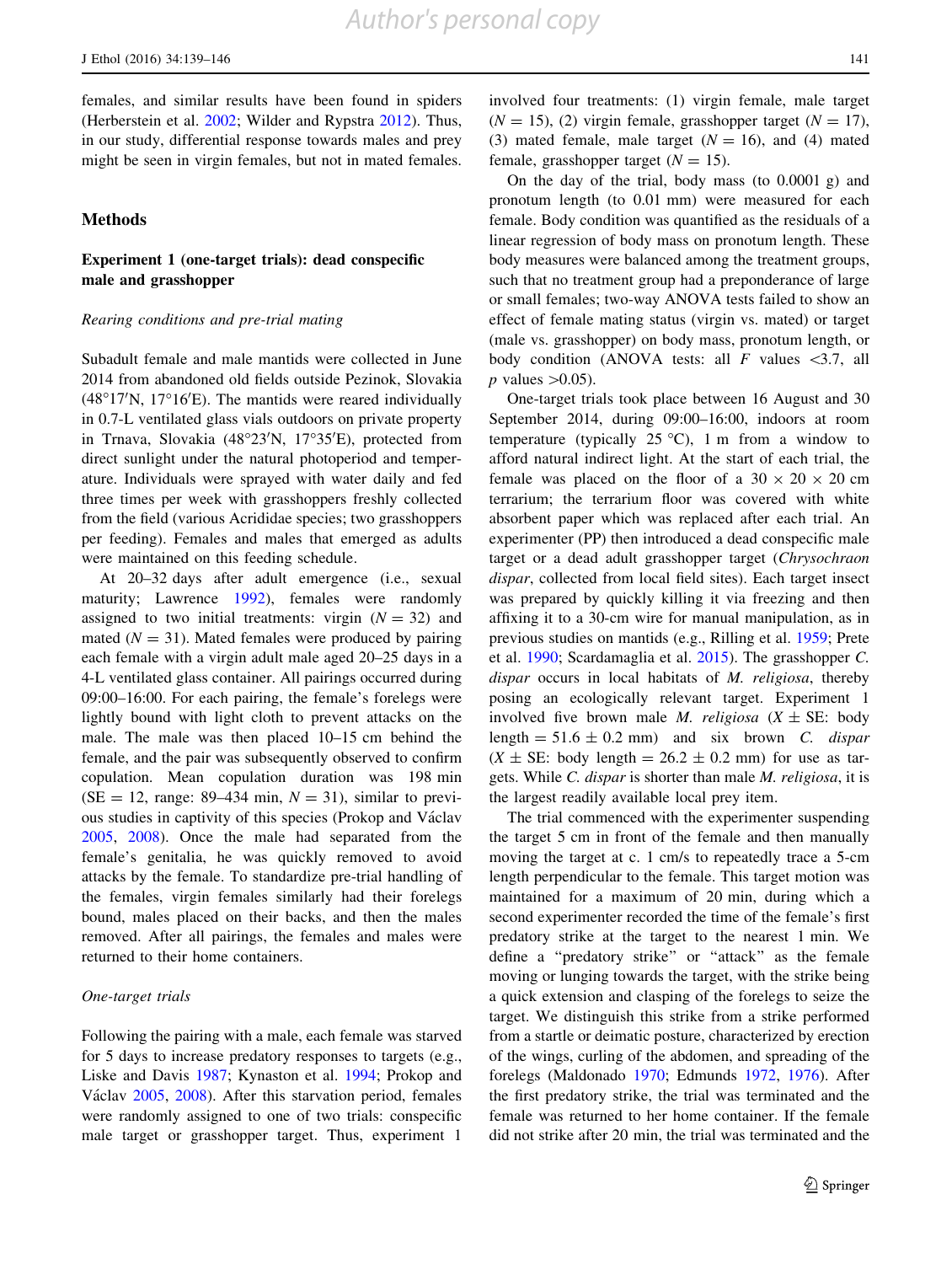142 J Ethol (2016) 34:139–146

female was tested again on the following day. Strikes occurring during a female's first or second trial are considered in the analysis. Ten trials were typically performed per day, with a minimum of 10 min between each trial. For a given day, the first trial treatment was randomly determined, and then treatments were alternated over the course of the day.

# Experiment 2 (choice trials): simultaneous live conspecific male and grasshopper

#### Rearing conditions and pre-trial mating

Rearing conditions and pre-trial mating procedures were conducted as in experiment 1; differences are noted herein. Subadult female and male mantids were collected in June 2013 from field populations. At 21–25 days after adult emergence, females were randomly assigned to two treatments: virgin  $(N = 19)$  and mated  $(N = 16)$ . Mated females were paired with a virgin adult male aged 16–20 days; mean copulation duration was 167 min  $(SE = 9.71, \text{ range: } 93-235 \text{ min}, N = 16).$ 

#### Choice trials

Following the pairing with a male, each female was starved for 5 days, after which she was placed in a choice trial. On the day of the trial, body mass, pronotum length, and body condition were measured for each female. These body measures were balanced between virgin and mated females; t-tests failed to show a significant difference in any measure (*t*-tests: all  $t_{33}$  values <1.92, all *p* values  $>0.05$ ).

Choice trials took place between 19 August and 3 September 2013, during 09:00–16:00, indoors at room temperature (typically  $25^{\circ}$ C), 1 m from a window to afford natural indirect light. Each trial involved two glass terraria. In one  $(30 \times 20 \text{ cm}, 20 \text{ cm} \text{ high})$ , the female mantid was placed on the terrarium floor. In the other  $(30 \times 20 \text{ cm}, 20 \text{ cm} \text{ high})$ , an opaque barrier created two compartments that separated a live male mantis M. religiosa from a live adult grasshopper C. dispar. For use as targets, experiment 2 involved 3 male M. religiosa  $(X \pm SE:$  body mass = 0.42  $\pm$  0.01 g, body length  $= 54.0 \pm 0.3$  mm, range  $= 53.4 - 54.5$  mm) and 3 C. dispar grasshoppers  $(X \pm SE$  body mass = 0.42  $\pm$  0.01 g, body length =  $26.5 \pm 0.1$  mm, range =  $26.4 - 26.6$  mm). The male *M. religiosa* and adult *C. dispar* were kept physically and visually separated by the opaque barrier (Fig. 1). The terrarium side that faced the female was fitted with a glass plane with a film that allowed one-way visibility. Thus, the female could view both the conspecific male and the grasshopper, but the male and the grasshopper



Fig. 1 Design of experiment 2. The positions of male and prey were alternated from one trial to the next

could not view each other or the mantid female. The oneway glass removed the possible effects of the targets' responses to the females' presence (Kralj-Fišer et al. [2013](#page-9-0)). Male mantids, including *M. religiosa*, are responsive to female behavior and movements at a distance (Lawrence [1992](#page-9-0); Maxwell [1999a,](#page-9-0) [b](#page-9-0); Prokop and Václav [2005](#page-9-0); Lelito and Brown [2006](#page-9-0); Gemeno and Claramunt [2006](#page-8-0); Barry et al. [2009;](#page-8-0) Scardamaglia et al. [2015\)](#page-9-0), and most likely behave differently than heterospecific prey when able to view the females.

Once the female was placed in her terrarium, the trial commenced when the experimenter placed the male mantis and the grasshopper targets simultaneously in their compartments. The male and grasshopper were simultaneously tapped with a slim wooden dowel to stimulate initial movement. Once either target stopped, it was gently tapped to stimulate movement. The time of the female's first predatory strike was recorded to the nearest 1 min. After this strike, the trial was terminated and the female was returned to her home container. If the female did not strike after 20 min, the trial was terminated and the female was tested again on the following day. Strikes occurring during a female's first or second trial are considered in analysis. Five trials were typically performed per day, with a minimum of 30 min between each trial. For a given day, the placement of the male was randomly determined (i.e., left or right), and then placement was alternated over the course of the day (17 trials with male on left, 18 trials with male on right).

#### Statistical analysis

We analyzed the influence of various variables on female propensity to strike (strike or not strike) through logistic regression and on latency to strike (in minutes) through linear models. Primary variables of interest were target type (male vs. grasshopper) and female mating status (virgin vs. mated). The trial in which the strike occurred was included (first vs. second trial), as were female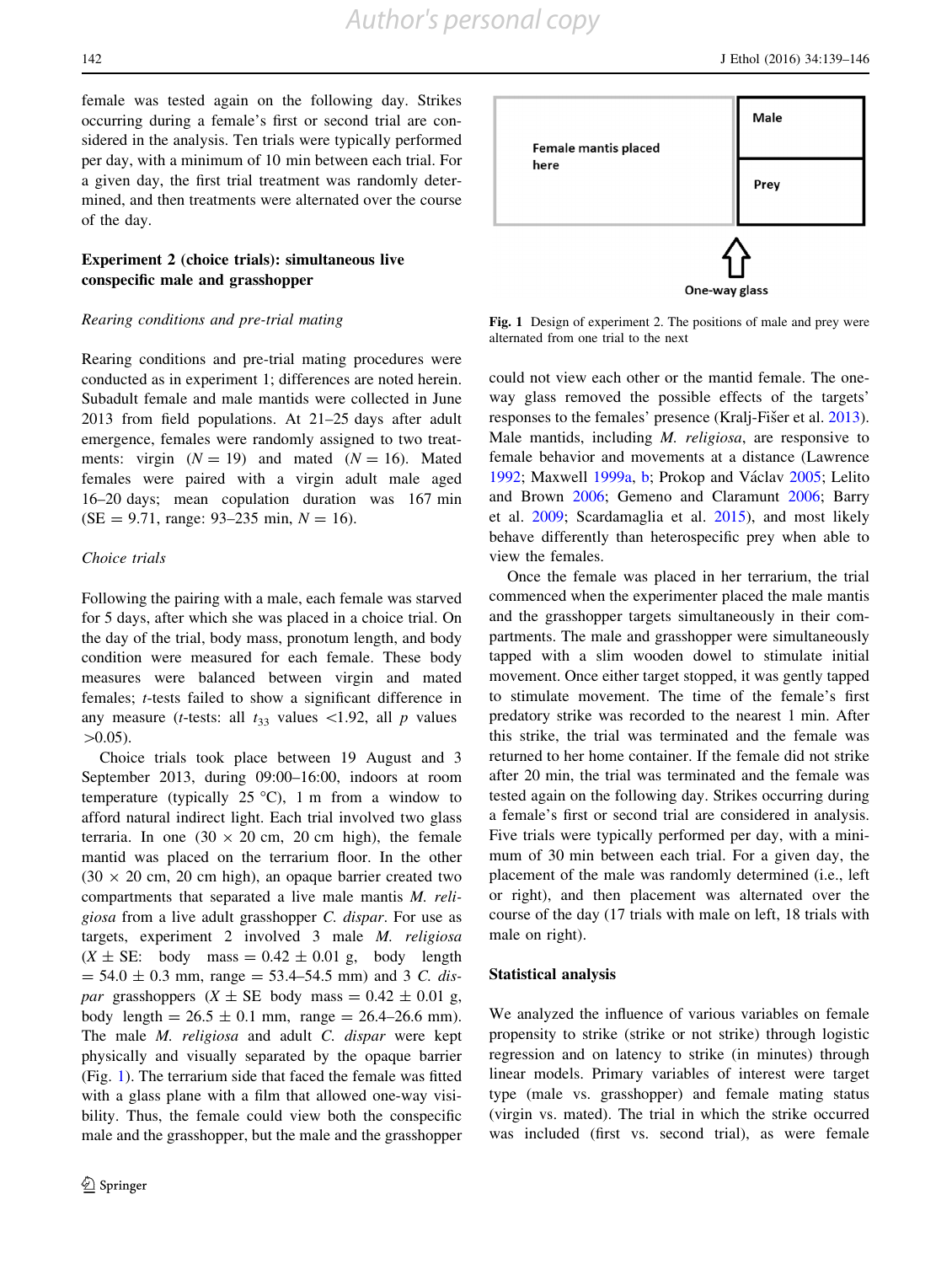pronotum length and body condition. While female pronotum length and body condition were balanced among treatment groups in experiments 1 and 2, we include these measures as covariates to test for biometric effects across all females. Previous studies indicate that, within a species, longer mantids are found with larger prey in the field, and are more likely to strike at larger targets than are shorter mantids in captive studies (Hurd [1988;](#page-8-0) Iwasaki [1991](#page-8-0); Whitman and Vincent [2008;](#page-9-0) Maxwell and Frinchaboy [2014\)](#page-9-0). Thus, in the present study, an effect of size may be seen, such as longer females being more likely to strike at a target of a standardized size, regardless of treatment. Similarly, females of relatively low body condition, reflecting differences in individual feeding behavior, may be more likely to strike at the target, as indicated by manipulations of female feeding regime in mantids (Birkhead et al. [1988;](#page-8-0) Chong [2002](#page-8-0); Barry et al. [2008;](#page-8-0) Maxwell et al. [2010;](#page-9-0) Barry [2010](#page-8-0)). For both experiments, correlations between female pronotum length and body condition were low (Pearson correlation:  $r < 0.1$ ,  $p > 0.9$  for both experiments), so these two variables were analyzed simultaneously in multivariable tests.

Mean  $\pm$  standard error are reported for descriptive statistics. Statistical tests were performed with the software Statistica (version 8, StatSoft 2007, Tulsa, OK, USA, [http://www.statsoft.com\)](http://www.statsoft.com). All tests are two-tailed. Normality of data was assessed via the Shapiro–Wilk test. Variables that significantly departed from normality (i.e., Shapiro–Wilk  $p$  value  $\langle 0.05 \rangle$  were subjected to data transformation. Standard data transformations did not normalize the latency to strike data, so generalized linear models (GLMs) with gamma distributions were used in the analysis (Zuur et al. [2009](#page-9-0)).

#### Results

## Experiment 1 (one-target trials): dead conspecific male and grasshopper

Overall, 33 females attacked the target with a predatory strike. No strike occurred from a startle or deimatic posture. Grasshoppers were more likely to be attacked (24/32 females, 75 %) than conspecific male targets (9/31, 29 %; Fig. 2). Target type (grasshopper vs. male) showed a significant effect on the occurrence of a predatory strike when analyzed with the variables mating status (virgin vs. mated), trial in which the strike occurred (first vs. second), female pronotum length, and female body condition (logistic regression: target type  $p < 0.001$ , all other variables  $p > 0.05$ ). Target type showed a significant effect on latency to strike, with strikes at the male target occurring later than strikes at the grasshopper target (Fig. 3), and



Fig. 2 Experiment 1 (one-target trials): dead conspecific male and dead prey (grasshopper) targets. Occurrence of predatory strikes by females (virgin vs. mated) on different targets (male vs. grasshopper); % females that strike shown. For the four groups, sample size per  $group = 15-17$  females



Fig. 3 Experiment 1 (one-target trials): latency to strike (in minutes) by females on male targets ( $N = 9$ ) and grasshopper targets ( $N = 24$ )

longer females showed longer latencies to strike (generalized linear model, gamma distribution: target type  $p<0.05$ , female pronotum length  $p<0.05$ , all other variables  $p > 0.3$ ).

#### Experiment 2 (choice trials): simultaneous live conspecific male and grasshopper

All females struck at a target; all first strikes were predatory in form. Females tended to direct their first strikes at grasshoppers (23/35 females, 66 %) rather than at conspecific males (12/35 females, 34 %), although this difference fell short of statistical significance (binomial test:  $p = 0.090$ . Female mating status, pronotum length, and body condition failed to affect whether grasshoppers or males were attacked, although females that struck in the first trial were more likely to strike at males than those females that required a second trial to elicit a strike (logistic regression: trial  $p < 0.05$ , all other variables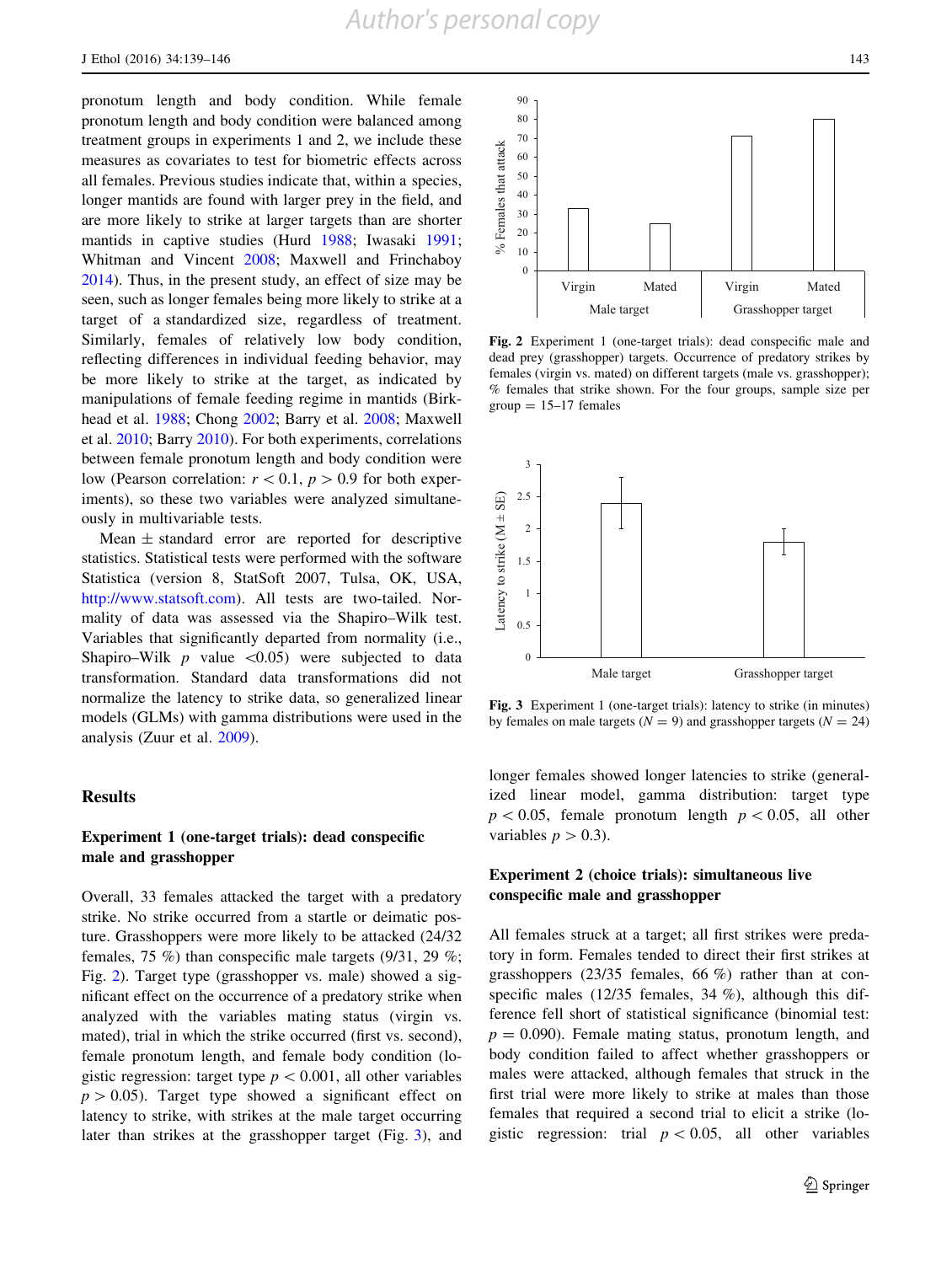$p > 0.2$ ). Females struck earlier in the first trial than in the second trial, while latency to strike was not significantly affected by the actual target attacked, female mating status, pronotum length, or body condition (generalized linear model, gamma distribution: trial  $p < 0.05$ , all other variables  $p > 0.05$ ).

#### **Discussion**

The present study indicates some degree of attack discrimination by female Mantis religiosa towards conspecific males and heterospecific prey. When presented with dead male and grasshopper targets in isolation (experiment 1), females were significantly more likely to strike at the grasshoppers, and with a shorter latency to strike at grasshoppers. When presented with live males and grasshoppers simultaneously (experiment 2), females tended to preferentially strike at the grasshoppers, but this result fell short of statistical significance. Latency to strike did not differ between male and grasshopper targets in experiment 2. Given this empirical indication of attack discrimination by females in the present study, a basic prediction of the mistaken identity hypotheses—that females show indiscriminate predatory behavior towards conspecific males and heterospecific prey—is not strongly supported (Robinson [1982;](#page-9-0) Gould [1984;](#page-8-0) Elgar [1992](#page-8-0)).

We note that the present study represents the first explicit test of the mistaken identity hypothesis in mantids, and in a species without overt sexual displays. It adds to Andrade's [\(1998\)](#page-8-0) failure to support this hypothesis in the Australian redback spider, thereby contributing to a broader comparative assessment of this idea. The lack of attention to this hypothesis in spiders stems from the notion that females of species with overt sexual signals are not expected to misidentify conspecific males as heterospecific prey (Elgar [1992;](#page-8-0) Jackson and Pollard [1997\)](#page-8-0). Why this hypothesis has been ignored in mantids is not quite clear, but reasons for this neglect are most likely rooted in descriptions of visual courtship displays by males of several species (Edmunds [1975;](#page-8-0) Loxton [1979;](#page-9-0) Liske and Davis [1987](#page-9-0); Kynaston et al. [1994;](#page-9-0) Maxwell [1999a](#page-9-0)). The present study does not strongly support the inverse notion, that the lack of courtship displays results in attacks due to mistaken identity.

While the present study indicates some degree of attack discrimination by female mantids, the basis for this discrimination is unclear. On the one hand, females may have indeed recognized the males as conspecifics, and were less likely to attack them so as to not jeopardize insemination (Newman and Elgar [1991](#page-9-0); Elgar and Schneider [2004](#page-8-0); Wilder et al. [2009\)](#page-9-0). According to this "economic" hypothesis of female foraging and reproductive concerns, virgin females are expected to be less likely to attack males

than mated females. This prediction was not supported in the present study, however, as mating status (i.e., virgin vs. singly mated) did not influence the occurrence or latency to strike in either experiment. Interestingly, M. religiosa females show anatomical indications of multiple matings in nature (i.e., volume of stored sperm, Lawrence [1992\)](#page-9-0), so perhaps singly-mated females do not show increased aggression as part of a strategy to gain multiple inseminations. We note that Jayaweera et al. [\(2015](#page-9-0)) found that virgin female mantids were less likely to attack and cannibalize males than singly-mated females in the mantid Pseudomantis albofimbriata, but the mating histories in nature for females of this species are not known.

On the other hand, females may have been less likely to attack the male targets simply because the male targets were longer than the grasshopper targets. Ethological studies of three mantid species demonstrate that a mantid of a given size becomes less likely to attack as relative prey size increases (Rilling et al. [1959](#page-9-0); Iwasaki [1990\)](#page-8-0). In the present study, part of our motivation was to ground the experiment in an ecological context, so the size difference between conspecific males and the grasshopper targets (C. dispar) reflects size differences that are relevant to natural populations. C. dispar is the largest commonly found prey item in local populations of M. religiosa. Such a size difference between conspecific males and captured heterospecific prey appears to be the norm in temperate populations of mantids, as conspecifics are the largest prey items reported in field studies on four species (Hurd et al. [1994](#page-8-0); Maxwell and Eitan [1998;](#page-9-0) Maxwell and Frinchaboy [2014](#page-9-0)). Thus, while target size and species identity were admittedly confounded in the present study, they are likely to be confounded in nature as well.

We caution that target size or length alone may not explain female discriminatory attack behavior. When live targets were presented in the present study (experiment 2), the females' preference for grasshoppers was weakened, suggesting an effect of experimental design. Behaviors performed by the live targets, such as subtle body movements and postures, may have influenced the females' attacks, possibly making the males more likely to be attacked or the grasshoppers less likely to be attacked. Conversely, we note that our experimental design focused on visual information as the females' main modality to assess the targets. Any pheromonal communication between the sexes was reduced, if not eliminated, between the sexes. It is possible that male responses to female pheromones, or male-emitted pheromones, would decrease female aggression towards males (Robinson and Robinson [1979;](#page-9-0) Lawrence [1992\)](#page-9-0). Given that these two considerations suggest opposite effects on female attacks on males, further investigations should involve comparisons of female responses under the full suite of sensory cues and signals between the sexes.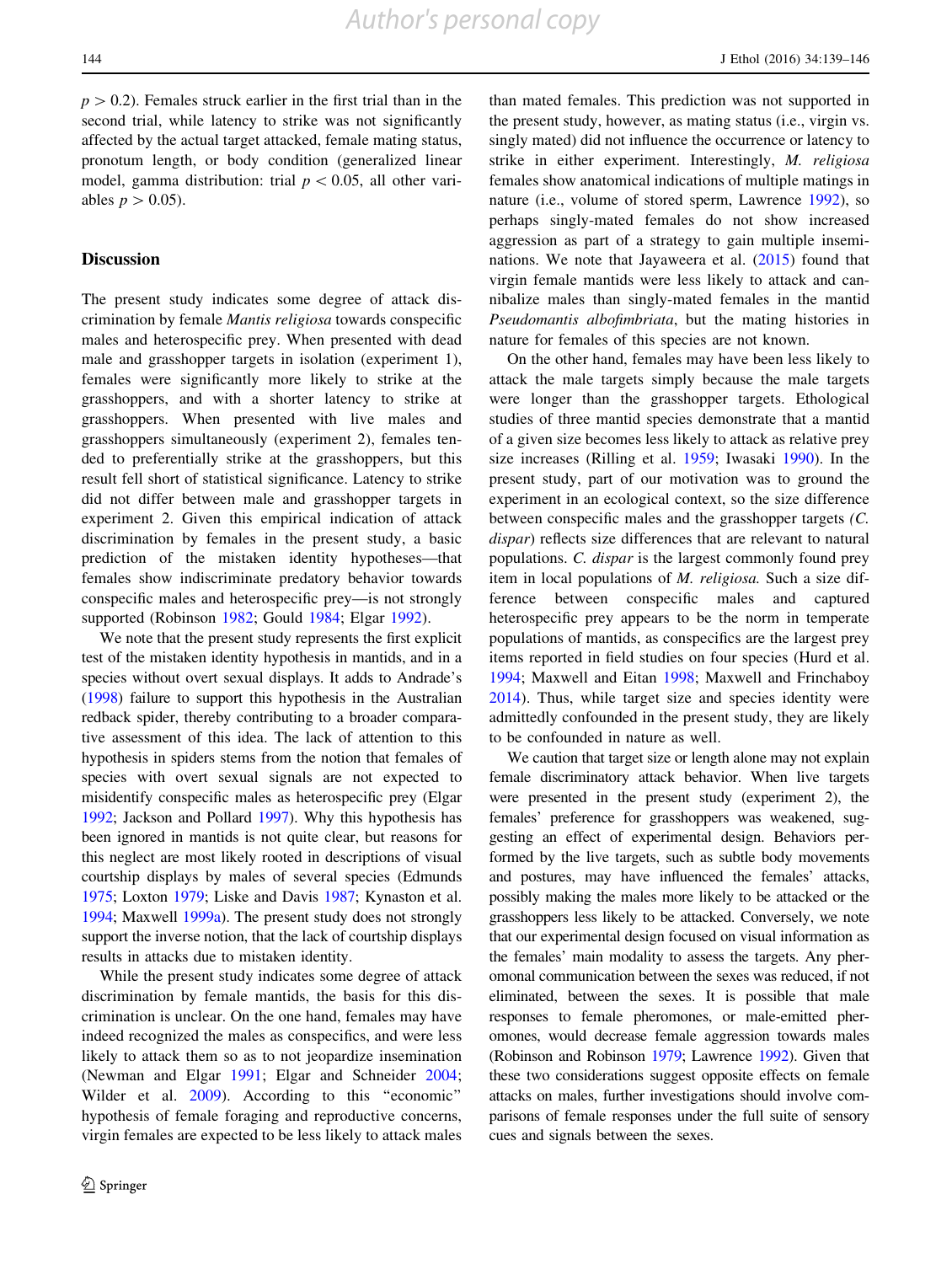<span id="page-8-0"></span>As an additional note, the frequency of attacks on conspecific males by females in the present study (29 % of females in experiment 1, 34 % of females in experiment 2) are comparable to other frequencies of cannibalism in similar mating trials in *M. religiosa*. Lawrence ([1992\)](#page-9-0) reports cannibalism by 31 % of females in matings in nature, and captive work reports cannibalism in 23–32 % of staged pairings (Lawrence [1992;](#page-9-0) Prokop and Václav [2005,](#page-9-0) [2008](#page-9-0)). This battery of studies suggests that a certain proportion of female M. religiosa can be expected to cannibalize males during intersexual encounters. Given the present study's lack of strong support for the mistaken identity hypothesis, the ''economic'' consideration of female foraging and reproductive interests may explain cannibalistic attacks in M. religiosa, where starved or foodlimited females are predicted to become more likely to attack (Birkhead et al. 1988; Newman and Elgar [1991](#page-9-0); Andrade 1998). Attacks by the starved females in the present study and in Prokop and Václav [\(2005](#page-9-0), [2008\)](#page-9-0) seem to align with this prediction, but it must be noted that none of these studies included a satiated control group, and that the females in Lawrence's ([1992\)](#page-9-0) study do not appear to have been starved or greatly food-limited. Other explanations for female-on-male cannibalism include cannibalism as a mechanism of female choice (Elgar and Nash 1988; Prenter et al. [2006](#page-9-0)) and the aggressive spillover hypothesis (Arnqvist and Henriksson 1997; Johnson and Sih [2005](#page-9-0)). With regard aggressive spillover, we caution that the present study failed to detect an effect of female pronotum length on the occurrence of attacks on males, just as previous studies on mantids have failed to support the basic prediction of larger females being more likely to cannibalize males (Barry et al. 2008, 2010; Maxwell et al. [2010](#page-9-0); Maxwell and Frinchaboy [2014\)](#page-9-0). A more rigorous comparative assessment of aggressive spillover, as well as mate choice, is warranted.

To conclude, the present study's indication of attack discrimination by female mantids towards conspecific males and heterospecific prey does not strongly support the mistaken identity hypothesis for the occurrence of noncopulatory cannibalism. Additionally, a prediction drawn from the ''economic'' consideration of female foraging and reproductive concerns, that virgin females are less cannibalistic than mated females, was not supported. The present study points to continued examination of the hypotheses surrounding the evolution of sexual cannibalism in a wider taxonomic context, thereby contributing to a much fuller understanding of the causes of this phenomenon.

Acknowledgments We thank Marie Herberstein, Simona Kralj-Fišer, Shawn Wilder, and reviewers for constructive comments. This research was approved by the Slovak Ministry of Environment (licence number 6652/2012-2.2), and was financially supported by project VEGA no. 2/0033/12.

#### References

- Andrade MCB (1996) Sexual selection for male sacrifice in the redback spider. Science 271:70–72
- Andrade MCB (1998) Female hunger can explain variation in cannibalistic behavior despite male sacrifice in redback spiders. Behav Ecol 9:33–42
- Arnqvist G, Henriksson S (1997) Sexual cannibalism in the fishing spider and a model for the evolution of sexual cannibalism based on genetic constraints. Evol Ecol 11:255–273
- Barry KL (2010) Influence of female nutritional status on mating dynamics in a sexually cannibalistic praying mantid. Anim Behav 80:405–411
- Barry KL, Holwell GI, Herberstein ME (2008) Female praying mantids use sexual cannibalism as a foraging strategy to increase fecundity. Behav Ecol 19:710–715
- Barry KL, Holwell GI, Herberstein ME (2009) Male mating behaviour reduces the risk of sexual cannibalism in an Australian praying mantid. J Ethol 27:377–383
- Birkhead TR, Lee KE, Young P (1988) Sexual cannibalism in the praying mantis Hierodula membranacea. Behaviour 106:113–118
- Buskirk RE, Frohlich C, Ross KG (1984) The natural selection of sexual cannibalism. Am Nat 123:612–625
- Chong J-H (2002) Influences of prey size and starvation on prey selection of the Carolina mantid (Mantodea: Mantidae). J Entomol Sci 37:375–378
- Edmunds M (1972) Defensive hehaviour in Ghanaian praying mantids. Zool J Linn Soc 51:1–32
- Edmunds M (1975) Courtship, mating, and possible sex pheromones in three species of Mantodea. Ent Month Mag 111:53–57
- Edmunds M (1976) The defensive behaviour of Ghanaian praying mantids with a discussion of territoriality. Zool J Linn Soc 58:1–37
- Elgar MA (1992) Sexual cannibalism in spiders and other invertebrates. In: Elgar MA, Crespi BJ (eds) Cannibalism: ecology and evolution among diverse taxa. Oxford University Press, New York, pp 129–156
- Elgar MA, Nash DR (1988) Sexual cannibalism in the garden spider Araneus diadematus. Anim Behav 36:1511–1517
- Elgar MA, Schneider JM (2004) Evolutionary significance of sexual cannibalism. Adv Stud Behav 34:135–164
- Gemeno C, Claramunt J (2006) Sexual approach in the praying mantid Mantis religiosa (L.). J Ins Behav 19:731–740
- Gould SJ (1984) Only his wings remained. Nat Hist 93:10–18
- Herberstein ME, Schneider JM, Elgar MA (2002) Costs of courtship and mating in a sexually cannibalistic orb-web spider: female mating strategies and their consequences for males. Behav Ecol Sociobiol 51:440–446
- Hurd LE (1988) Consequences of divergent egg phenology to predation and coexistence in two sympatric, congeneric mantids (Orthoptera: Mantidae). Oecologia 76:549–552
- Hurd LE, Eisenberg RM, Fagan WF, Tilmon KJ, Snyder WE, Vandersall KS, Datz SG, Welch JD (1994) Cannibalism reverses male-biased sex-ratio in adult mantids—female strategy against food limitation. Oikos 69:193–198
- Iwasaki T (1990) Predatory behavior of the praying mantis, Tenodera aridifolia I. Effect of prey size on prey recognition. J Ethol 8:75–79
- Iwasaki T (1991) Predatory behavior of the praying mantis, Tenodera aridifolia. II. Combined effect of prey size and predator size on the prey recognition. J Ethol 9:77–81
- Jackson RR, Pollard SD (1997) Jumping spider mating strategies: sex among cannibals in and out of webs. In: Choe J, Crespi B (eds) Mating systems in insects and arachnids. Cambridge University Press, Cambridge, pp 340–351